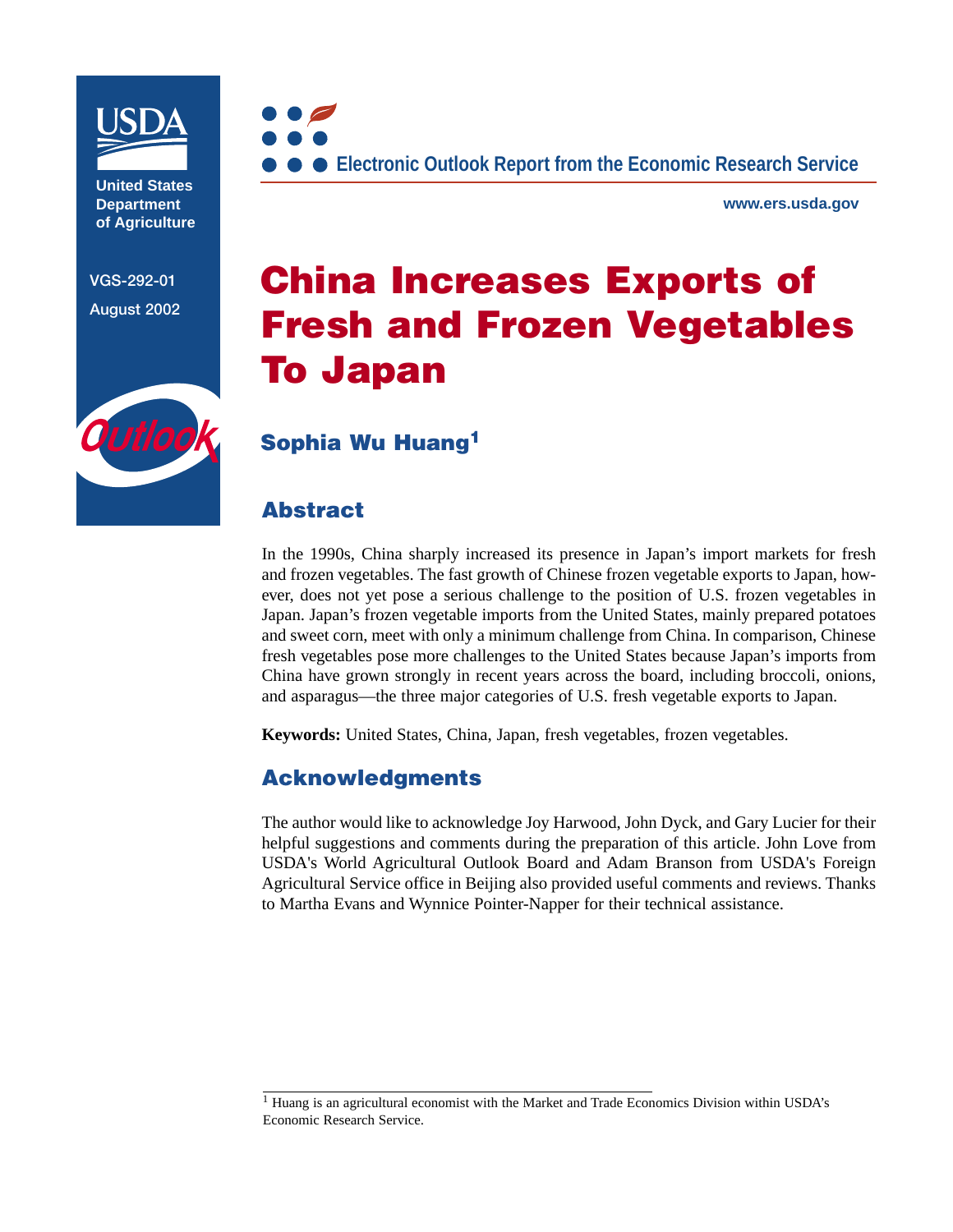# **Introduction**

For years, Japan has been China's main market for vegetable and fruit exports, which are dominated by processed products (canned, frozen, and dehydrated) and, to a much lesser degree, fresh vegetables. Since the 1990s, China has increasingly targeted Japan as its top market for processed products and fresh vegetables. These two important horticultural export categories accounted for 90 percent of Japan's overall imports of Chinese fruits and vegetables during 1998-2000.

During this period, Japan, as the leading market, received more than 50 percent of China's global fresh vegetable exports by value, rising from 39 percent during 1992-94. Similarly, Japan's market accounted for 55 percent of China's global export value of processed

fruits and vegetables during 1998-2000, increasing from 44 percent during 1992-94.

The growing presence of Chinese fresh and processed products in Japan poses a new challenge for Japan's major suppliers, particularly the United States, in this lucrative market. In addition, the large influx of Chinese products upset Japanese farmers and caused tension between China and Japan, which eventually led to a serious trade dispute in 2001 between the two countries. Although Japan's vegetable imports have increased considerably, large subsidies and strong phytosanitary rules afford heavy protection to Japanese producers. Japan's imports of processed and fresh vegetables supply 15-20 percent of vegetable consumption.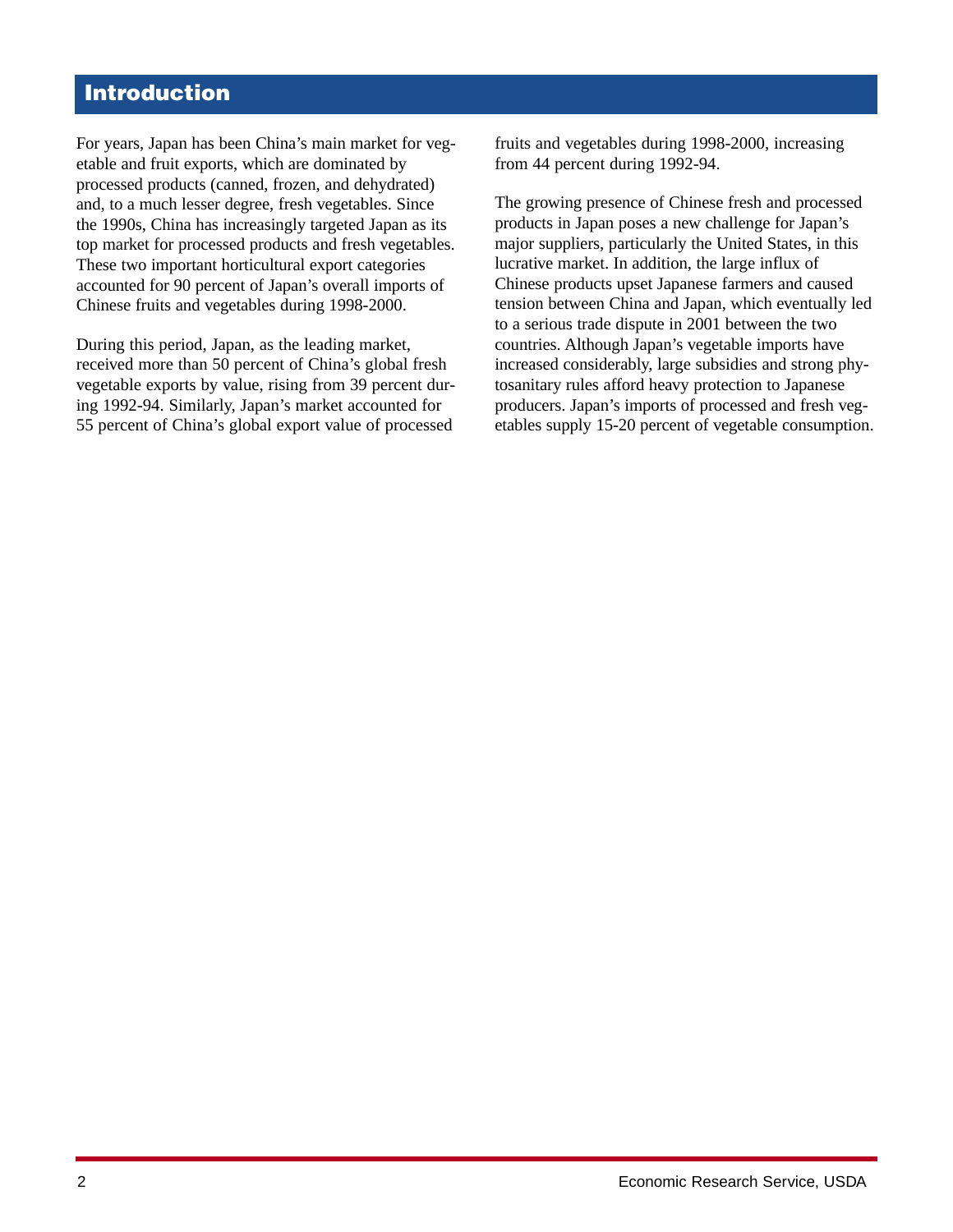While Japan substantially increased its fresh vegetable imports during the 1990s, China contributed most to the growth. As a relative latecomer in Japan's fresh vegetable import market, China drastically increased its share in the Japanese market during this period. Starting with a 6-percent market share by value as the seventh largest supplier of Japan's fresh vegetable imports in 1990, China's market share grew rapidly. Since 1996, China has been Japan's leading supplier for fresh vegetable imports, with a market share of 35 percent in 2000.

In comparison, the U.S. share in Japan's market for fresh vegetable imports increased substantially in the early 1990s, from 14 percent in 1990 to a peak of 29 percent in 1994, but since then decreased, reaching only 21 percent in 2000. Other major suppliers had a share of less than 4 percent each in 2000, except for South Korea and New Zealand, which both claimed a market share of 10 percent each.

Even with a substantial decline in unit prices for overall fresh vegetable imports after the mid-1990s, Japan's fresh vegetable imports from China surged more than sixfold by value, from about \$50 million in 1990-92 to \$311 million during 1998-2000. Fresh-market vegetable imports from the United States increased nearly threefold, from \$72 million to \$205 million between these two periods. In comparison, the growth of Japan's fresh vegetable imports from the rest of the world was modest—increasing only 40 percent.

Although the growth rate for fresh vegetable exports for some areas such as the European Union (EU) and the Association of Southeast Asian Nations (ASEAN) was relatively high, their share was too minor to affect significantly the overall growth rate for the rest of the world as a whole in Japan's market. The relatively

strong growth of Japan's imports of Chinese fresh vegetables is depicted in figure 1, which shows the percentage change in Japan's fresh vegetable import value among major suppliers averaged for 1998-2000, compared with a 1990-92 base.

The shares of Japan's major fresh-market vegetable import value from China included mushrooms (47 percent), radishes (12 percent), peas (10 percent), leeks (8 percent), garlic (7 percent), and edible brassicas, mainly broccoli and cabbages (5 percent). In comparison, Japan's leading fresh-market vegetable imports from the United States were concentrated in edible brassicas, almost totally broccoli (58 percent), onions, including shallots (18 percent), and asparagus (9 percent).

#### Figure 1

#### **Growth of major suppliers in Japan's fresh vegetable import market, average 1998-2000**



\* ASEAN here includes Indonesia, Malaysia, the Philippines, Singapore, Thailand, and Vietnam.

Source: Economic Research Service, USDA.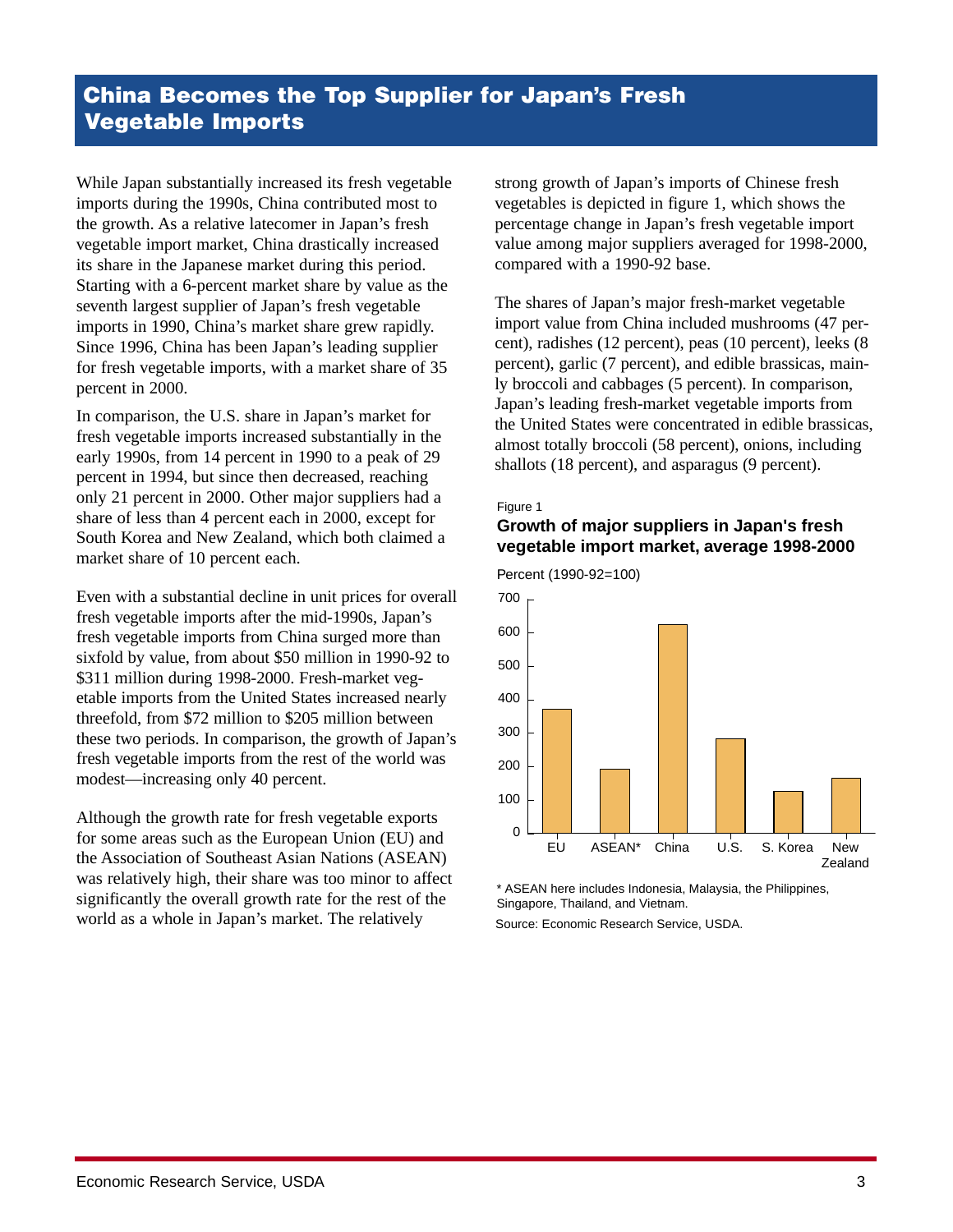# **Increasing Competition in Japan's Fresh Vegetable Import Market**

Although it appears that the United States and China each tend to export different types of fresh vegetables to Japan, the increasing presence of Chinese products in Japan undoubtedly brings competition between these two major suppliers either through direct competition on a specific product or through a substitution effect among vegetables.

China substantially increased its share (in value terms) of the Japanese market for major fresh vegetables between 1990-92 and 1998-2000. Notable examples of market share changes were: mushrooms (from 20 to 65 percent), radishes (from 3 to 76 percent), peas (from 46 to 99 percent), leeks (from 82 to 91 percent), garlic (from 92 to 99 percent), and edible brassicas (from 2 to 11 percent). In addition, firms operating in China increased their market share in Japan for many less important or new fresh vegetable exports such as onions (from almost 0 to 16 percent), carrots and turnips (from 3 to 76 percent), and spinach (from 17 to 64 percent).

In comparison, the change in U.S. market share among various categories of fresh-market vegetables was not uniform, and the magnitude of the changes was much less than that of China. Of the three major categories of U.S. fresh vegetables exported to Japan, edible brassicas went from an 80-percent share to 84 percent; onions from 28 to 52 percent; and asparagus from 28 to 20 percent. China enlarged its market share during the period for each of these three major categories of U.S. fresh-market vegetables, especially for onions and edible brassicas as mentioned above, even though the U.S. share also increased for these two categories of vegetables. For asparagus, China increased its small share from 0.3 percent to 1.1 percent.

Figures 2 and 3 show the value share of China and the United States in Japan's market for selected categories of fresh vegetable imports during 1998-2000 and 1990-92, respectively. These figures are prepared from the Global Agricultural Trade System, a database provided by the U.S. Department of Agriculture's Foreign Agricultural Service using data from the United Nations' Statistical Office.

China's rising fresh-market vegetable exports to Japan were bolstered by many factors. In particular, the

#### Figure 2

#### **Market share in Japan's fresh vegetable import value, average 1998-2000**



Source: Economic Research Service, USDA.

#### Figure 3

#### **Market share in Japan's fresh vegetable import value, average 1990-92**



Source: Economic Research Service, USDA.

1990s was a decade when foreigners rushed to invest in China. With its low production costs and geographic proximity to Japan, China substantially attracted foreign investment especially from Japanese trading companies, which provided the seeds, spores, and tech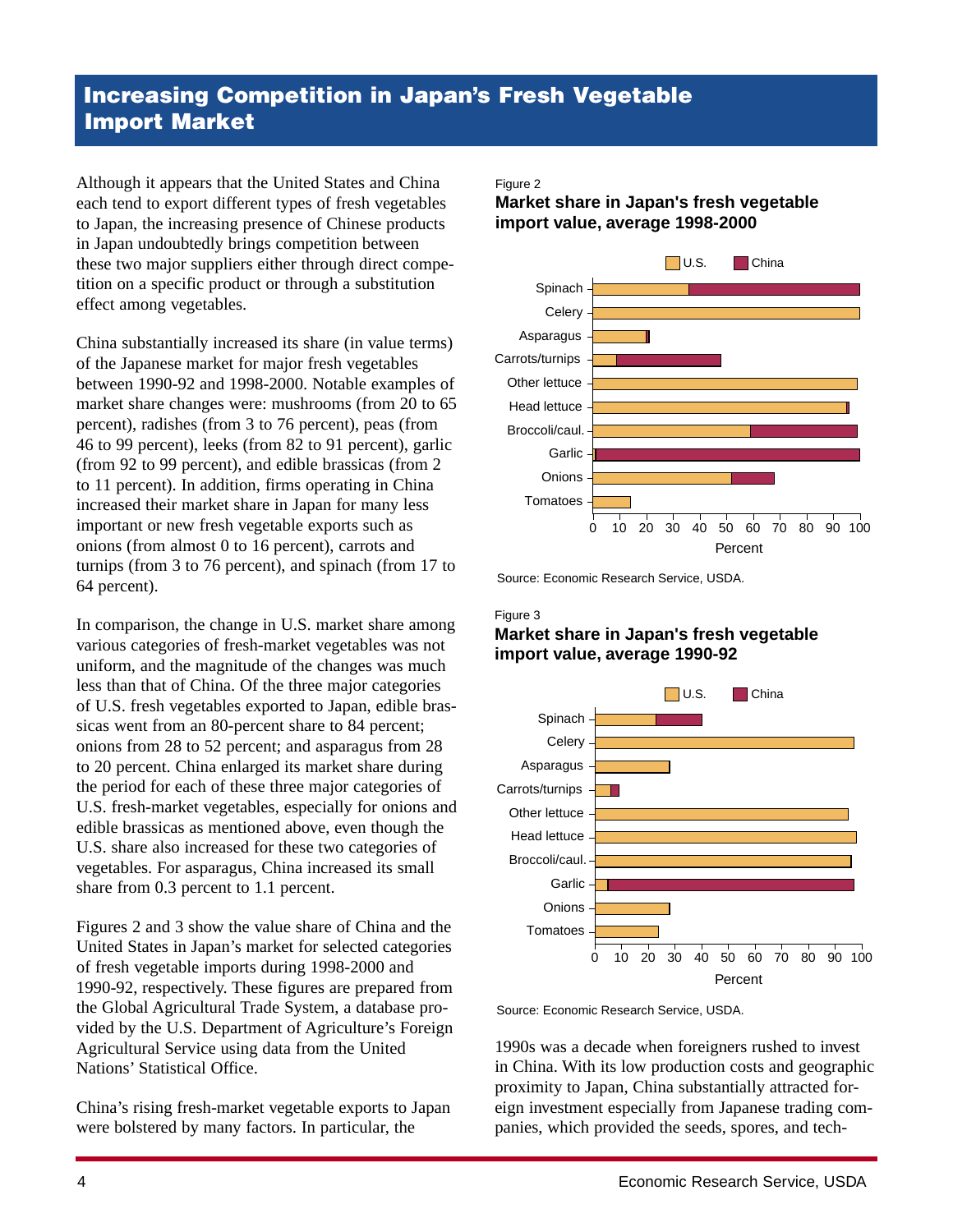niques of production and packing, and imported the harvest for Japanese retailers. In addition, the improved ocean freight service from major Chinese ports to Japan was another important factor boosting imports from China.

Faced with an influx of Chinese agricultural imports, the Japanese Government in April 2001 imposed import restrictions, called temporary safeguard measures (article 6 of Agreement on Safeguards), on two

fresh vegetables that come mostly from China—Welsh onions and fresh shiitake mushrooms. It was the first time Japan invoked safeguards in article 6 against imports since becoming a signatory of the World Trade Organization in 1995. China quickly fought back with 100 percent tariffs on Japanese cars, mobile phones, and air-conditioners. Although the dispute was resolved in December after lengthy discussions and a decision to create a special panel to oversee bilateral farm trade, tension has remained.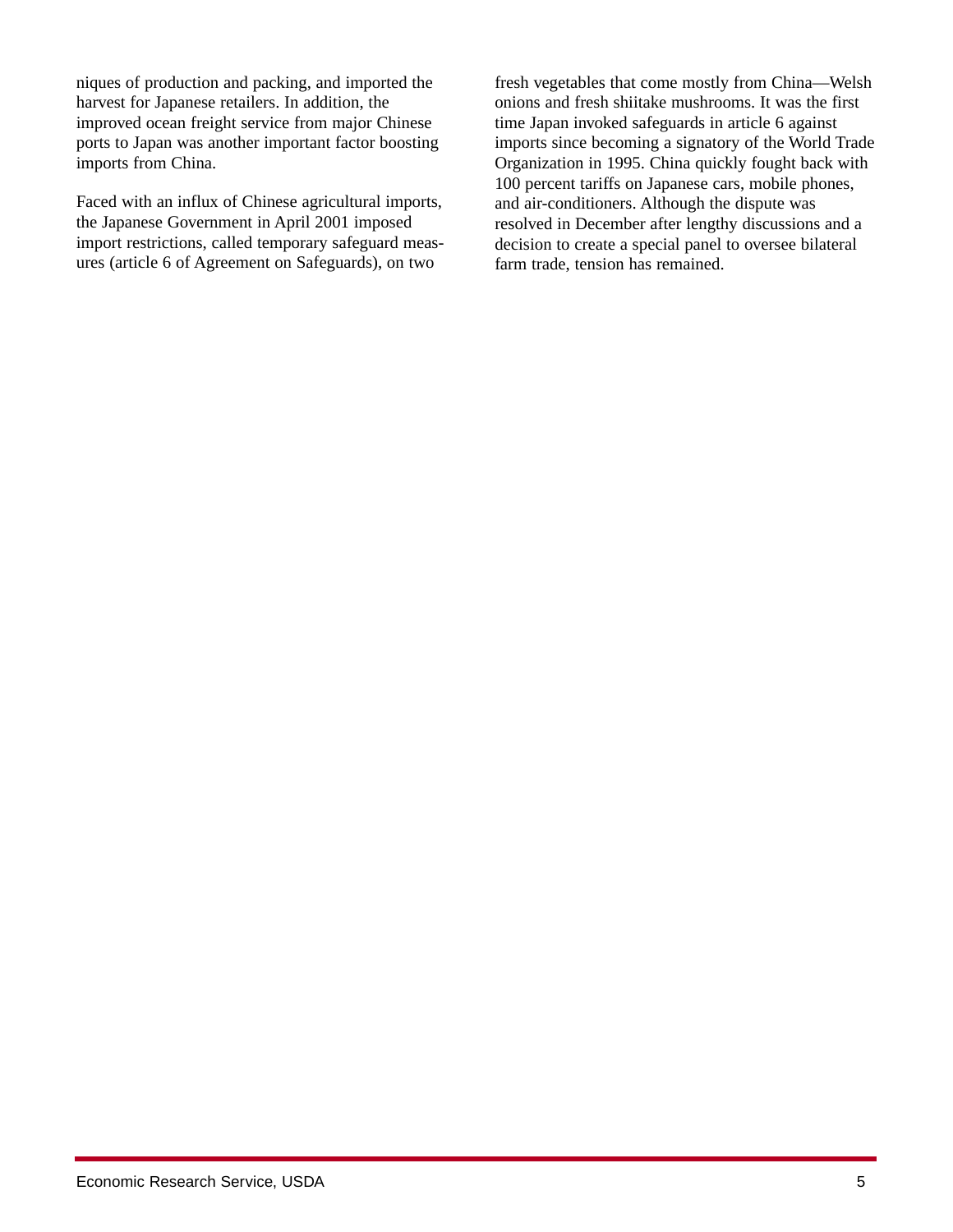# **China—The Leading Supplier for Japan's Processed Fruit and Vegetable Imports**

Traditionally, processed products dominated China's overall exports of vegetables and fruits, accounting for nearly two-thirds of export value during 1998-2000. Japan is the leading market for Chinese exports of processed products, and in turn, China is Japan's leading supplier for its imports of processed products for most of the years.

In the 1990s, China's share of Japan's import market for processed fruits and vegetables trended steadily higher. China's share jumped from 24 percent in 1990 to 50 percent in 2000, with a value of \$1.45 billion. In comparison, the U.S. share was stable during the same period, ranging from 23 to 26 percent. The market share for other major suppliers remained stable or declined and each dropped to less than 5-percent by the end of the twentieth century.

Dried, provisionally preserved, and prepared vegetables are traditionally China's main processed product exports. In the 1990s, however, frozen vegetables as a group became the fastest growth category in Japan's imports of Chinese processed products. While Japan's imports of nonfrozen processed vegetables from China doubled in value from 1990-92 to 1998-2000, Japan's imports of Chinese frozen vegetables surged sixfold during the same period. As a result, frozen products accounted for nearly 20 percent of Japan's imports of Chinese processed products during 1998-2000, increasing from only 8 percent during 1990-92. In comparison, there was not much difference between the growth rate of Japan's imports of frozen and nonfrozen vegetables from either the United States or the rest of the world (fig. 4).

#### Figure 4

#### **Fast growth of Japan's imports of Chinese frozen vegetables, average 1998-2000**



Source: Economic Research Service, USDA.

In contrast, Japan's imports of processed products from firms operating in the United States have been quite concentrated and steady. For example, potatoes (both frozen and other processed), sweet corn (both frozen and canned), and raisins were the top five U.S. processed products imported by Japan during 1998- 2000, accounting for 62 percent of Japan's imports of U.S. processed products—only slightly higher than the 56-percent share for these products during 1990-92. In addition, the frozen vegetable category is always the major item in Japan's import market for U.S. processed products—accounting for 44.4 percent in 1998-2000, only marginally different from 44.7 percent in 1990-92.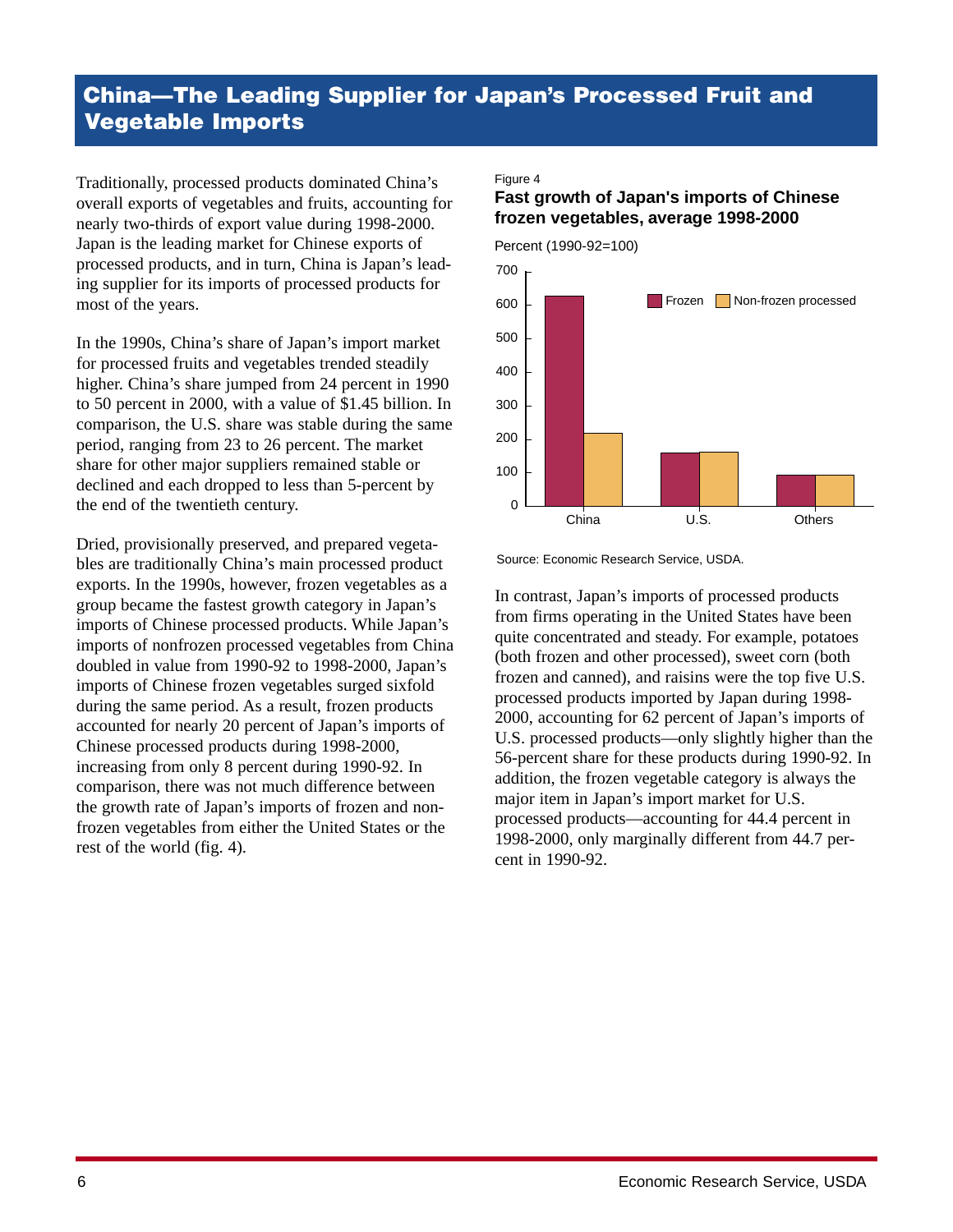Similar to the rise in fresh-market vegetables, the rise of China in Japan's frozen vegetable import market is dramatic. Starting with a 5-percent share by value in Japan's frozen vegetable import market in 1990, China quickly replaced Taiwan to become the second largest supplier in 1994, and narrowed the gap with the United States, the leading supplier. In 2000, China's market share was 37 percent, while the U.S. share was 39 percent (fig. 5). Taiwan became number three, but its market share declined drastically in the 1990s, from 34 percent in 1990 to only 6 percent in 2000. The market share for other major suppliers, including Canada, Thailand, New Zealand, and, to a lesser degree Mexico, was small—less than 5 percent each.

The 1990s also witnessed substantial structural changes in Japan's frozen vegetable imports from China. For example, during 1990-92, beans and peas were Japan's top frozen vegetable imports from China, accounting for 40 percent of all frozen vegetable imports. During 1998-2000, however, the top two products were legumes (except beans and peas) and

#### Figure 5

#### **Share of major suppliers in Japan's frozen vegetable import market**



Source: Economic Research Service, USDA.

spinach, accounting for 42 percent of Japan's imports of Chinese frozen vegetables. Meanwhile, the share for frozen beans and peas was reduced to only 12 percent. In contrast, Japan's frozen vegetable imports from the United States throughout the 1990s were dominated by prepared potatoes (including french fries) and sweet corn. They accounted for 73 percent and 15 percent, respectively, of Japan's imports of U.S. frozen vegetables during 1998-2000. The United States was the leading supplier of Japan's imports of frozen prepared potatoes and frozen sweet corn, with a market share of 87 percent and 80 percent, respectively, during the same period. In contrast, China's share of Japan's import market for these two frozen vegetables was negligible (figs. 6 and 7).

Because U.S. products in Japan's import market for frozen vegetables were dominated by these two products, with minimum challenge from China, the competition between China and the United States in Japan's frozen vegetable import market tended not to be serious. In fact, China's bursting onto the scene of



#### **Japan's import of frozen vegetables, average 1998-2000**



Source: Economic Research Service, USDA.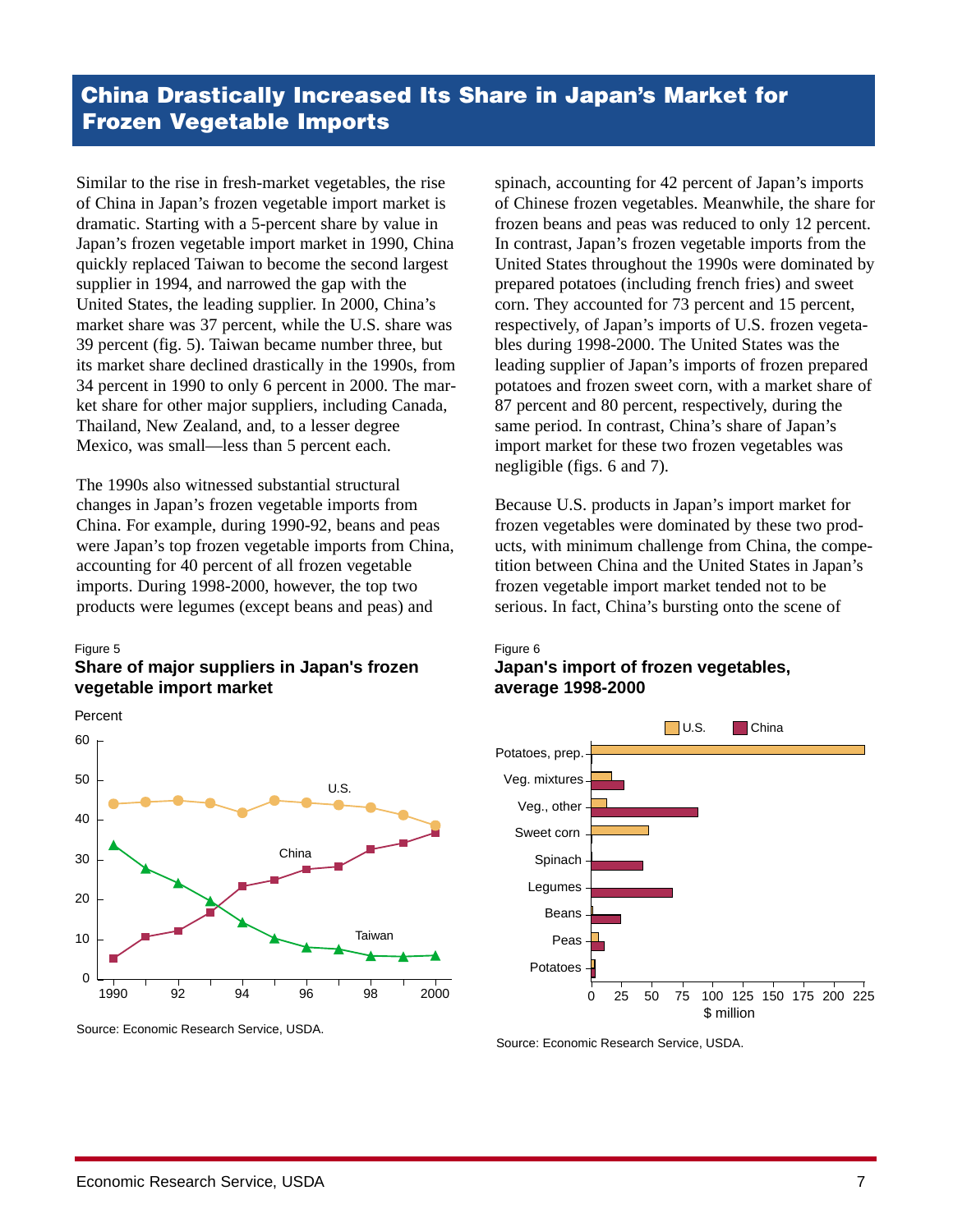#### Figure 7

**Market share in Japan's frozen vegetable import value, average 1998-2000**



Source: Economic Research Service, USDA.

Japan's import market for frozen vegetables was due in part to foreign investment, particularly from Japan and Taiwan. In particular, the exodus of Taiwan's frozen food manufacturers to China, like many of Taiwan's other manufacturing industries, was the main cause for Taiwan's drastic decline in its market share of Japan's frozen vegetable imports, while it boosted China's presence in Japan in the 1990s.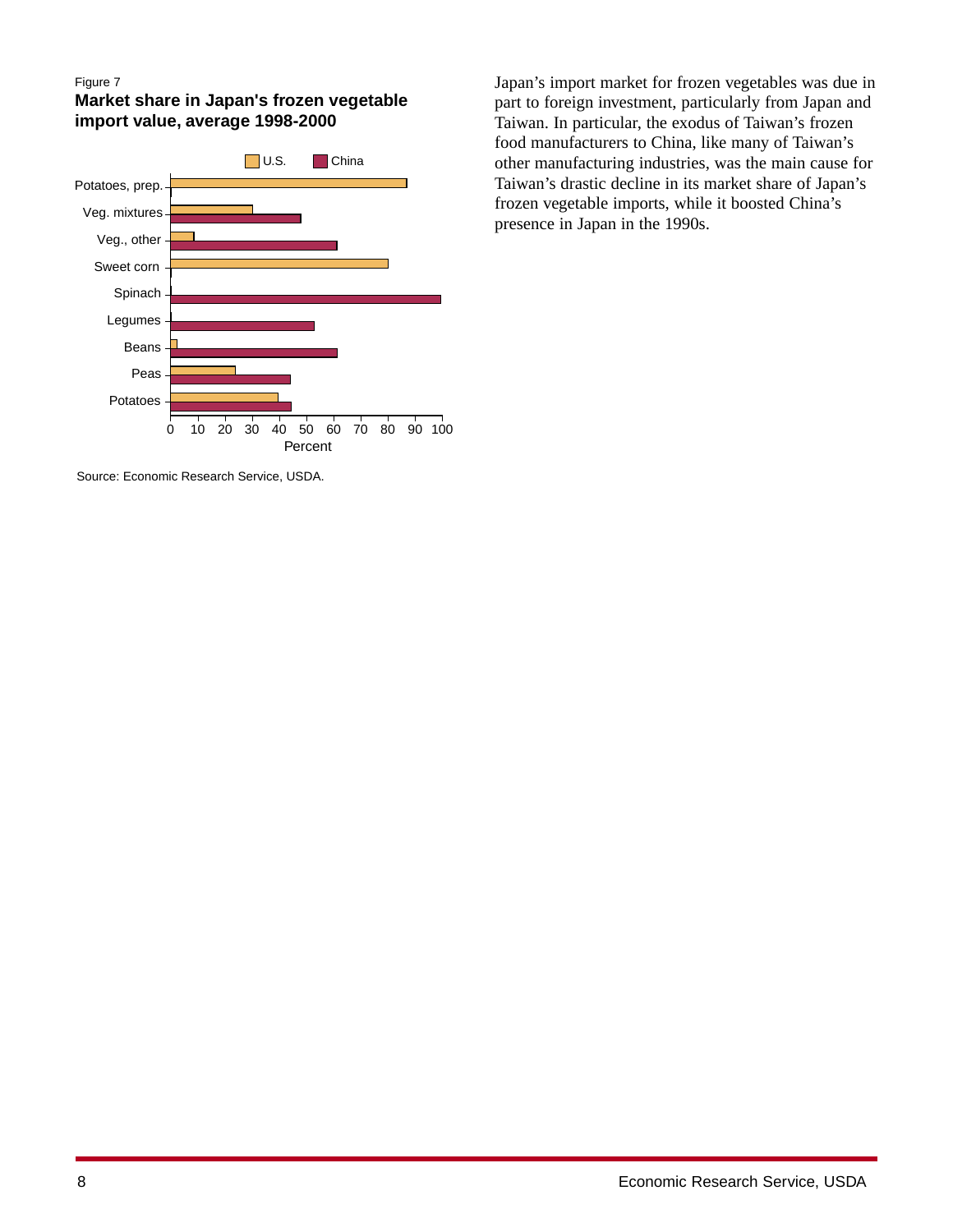# **Conclusions**

In the 1990s, firms operating in China drastically increased their presence in Japan's import markets for fresh and processed vegetables—the two leading categories of China's overall exports of fruits and vegetables. The advances of China in Japan's import market eclipsed those of all other suppliers.

In Japan's import market for fresh vegetables, China increased its share from 6 percent in 1990 to 35 percent in 2000. Although there were some ups and downs over the years, the upward trend of China's presence was unmistakable. In addition, China has firmly established itself as the leading supplier for Japan's imports of fresh vegetables since the mid-1990s.

Equally impressive was China's market share of Japan's processed products imports—steadily increasing from 24 percent in 1990 to 50 percent in 2000. China has been the top supplier of processed vegetables to Japan since 1991. In particular, Japan's rapid growth in imports of Chinese processed products was fueled by a substantial rise in the imports of Chinese

frozen vegetables—from a 5-percent market share in 1990 to 37 percent in 2000.

China's rapid rise has posed a new challenge for Japan's major suppliers, particularly the United States. Basically, the United States and China each tend to export different types of fresh and processed vegetables to Japan. China's fresh vegetables, however, pose a much greater challenge than frozen vegetables to firms operating in the United States. This is largely because Japan has increased imports of Chinese fresh vegetables across the board, including the three major categories of U.S. fresh vegetables exported to Japan—broccoli, onions, and asparagus.

In comparison, the competition between China and the United States in Japan's frozen vegetable import market does not appear as serious. The concentration of Japan's frozen vegetable imports from the United States, mainly prepared potatoes (largely french fries) and sweet corn, not only dominates Japan's import markets for these two products but has also been met with minimum challenge from China.